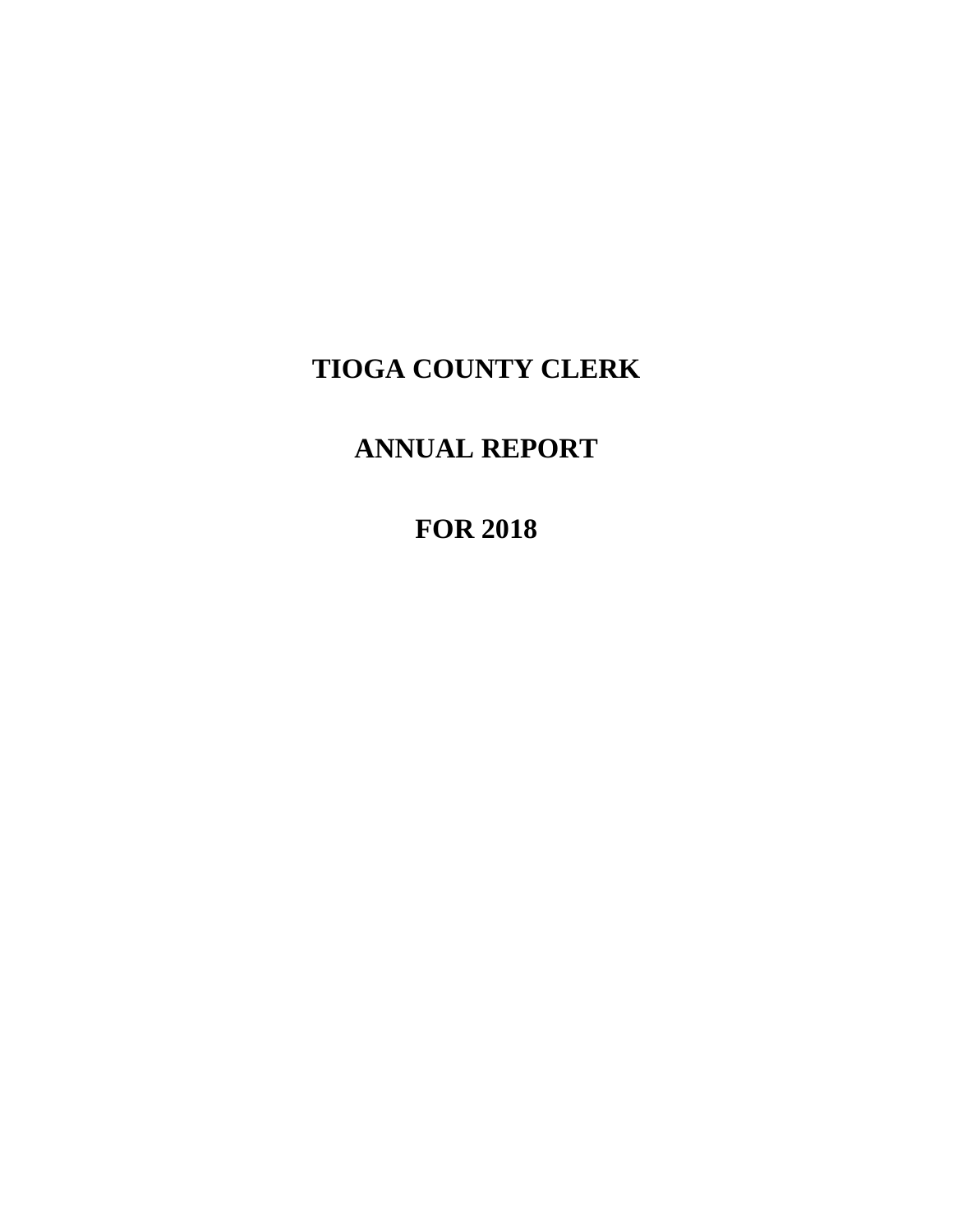# **Index**

| L.                     |                                       |  |
|------------------------|---------------------------------------|--|
| II.                    |                                       |  |
| III.                   |                                       |  |
| IV.                    |                                       |  |
| $\mathbf{V}_{\bullet}$ |                                       |  |
| VI.                    |                                       |  |
|                        |                                       |  |
|                        |                                       |  |
| IX.                    |                                       |  |
| <b>X</b> .             |                                       |  |
| XI.                    |                                       |  |
|                        | XII. NYS NOTARY RENEWAL FEES & OATHS7 |  |
|                        |                                       |  |
|                        |                                       |  |
|                        |                                       |  |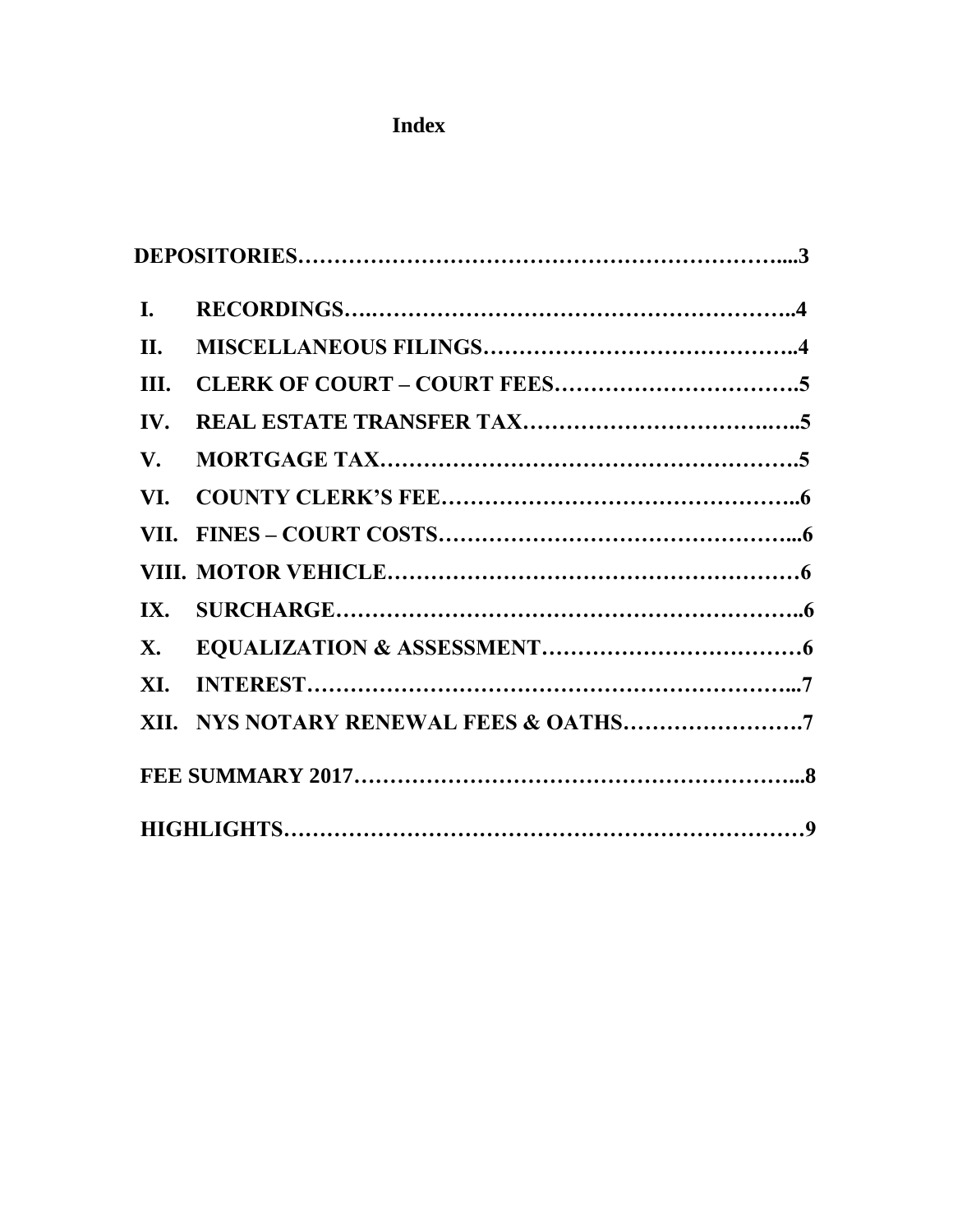#### **DEPOSITORIES**

## **TIOGA COUNTY CLERK**

**CHEMUNG CANAL TRUST Motor Vehicle Account**

**Sales Tax Account**

**Exchange Account**

**M & T BANK Miscellaneous Court Account**

**TIOGA STATE BANK Fee Account**

**Mortgage Tax Account**

**Transfer Tax Account**

**eAccount**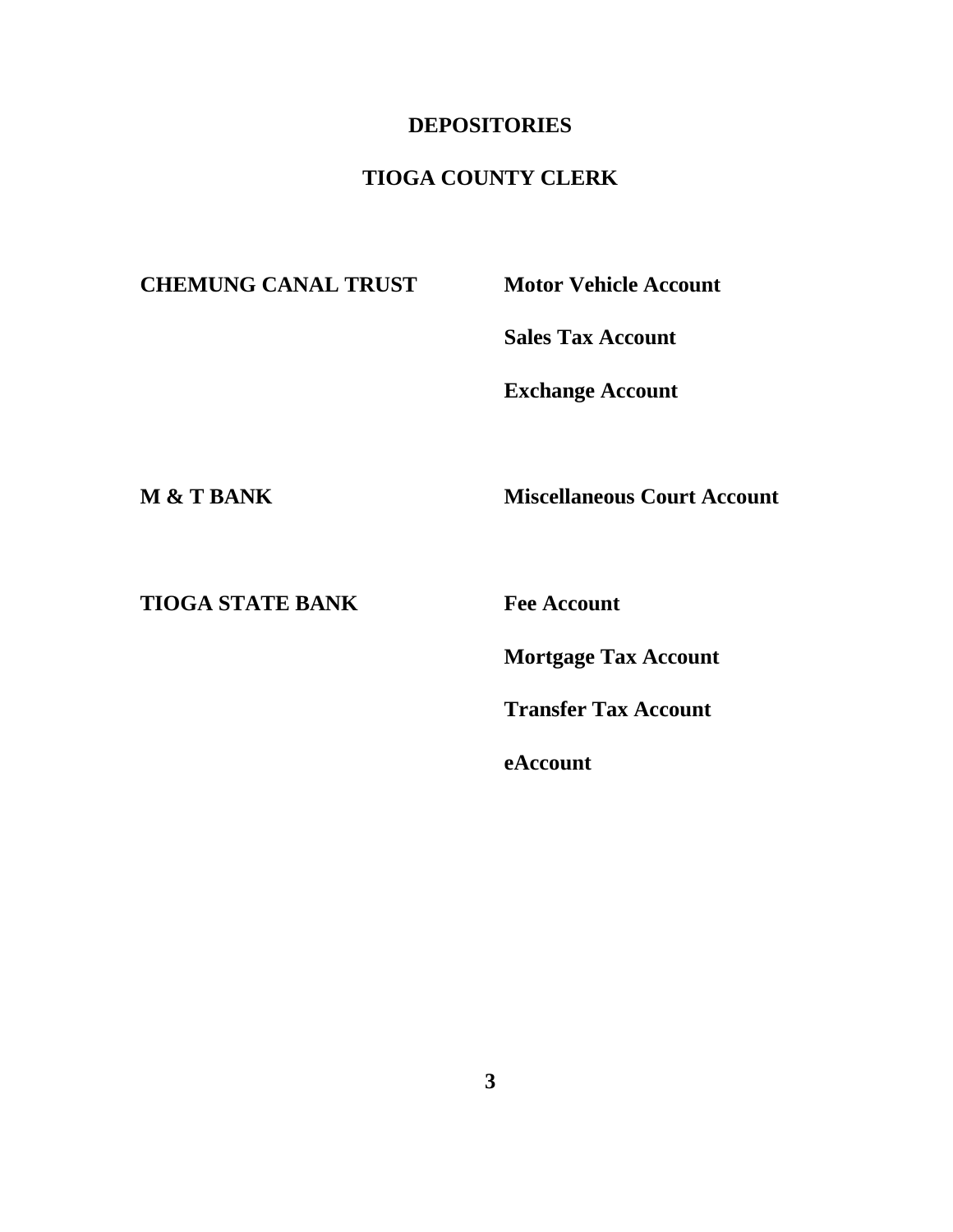# **I. RECORDINGS**

| <b>County Fee</b> | \$57,772.50                                                                                                                      |
|-------------------|----------------------------------------------------------------------------------------------------------------------------------|
| <b>County Fee</b> | \$105,425.50                                                                                                                     |
| <b>County Fee</b> | \$49,302.00                                                                                                                      |
| <b>County Fee</b> | \$23,520.75                                                                                                                      |
|                   | \$236,020.75                                                                                                                     |
|                   |                                                                                                                                  |
|                   |                                                                                                                                  |
|                   | \$9,525.00                                                                                                                       |
|                   | \$4,400.50                                                                                                                       |
|                   | \$60,075.47                                                                                                                      |
|                   | \$21,454.75                                                                                                                      |
|                   |                                                                                                                                  |
|                   | \$940.00                                                                                                                         |
|                   | \$75.00                                                                                                                          |
|                   | \$96,470.72                                                                                                                      |
|                   | <b>Total Fees Collected for Recorded Documents</b><br><b>MISCELLANEOUS FILINGS</b><br>Misc. Filings (including Building & Loans, |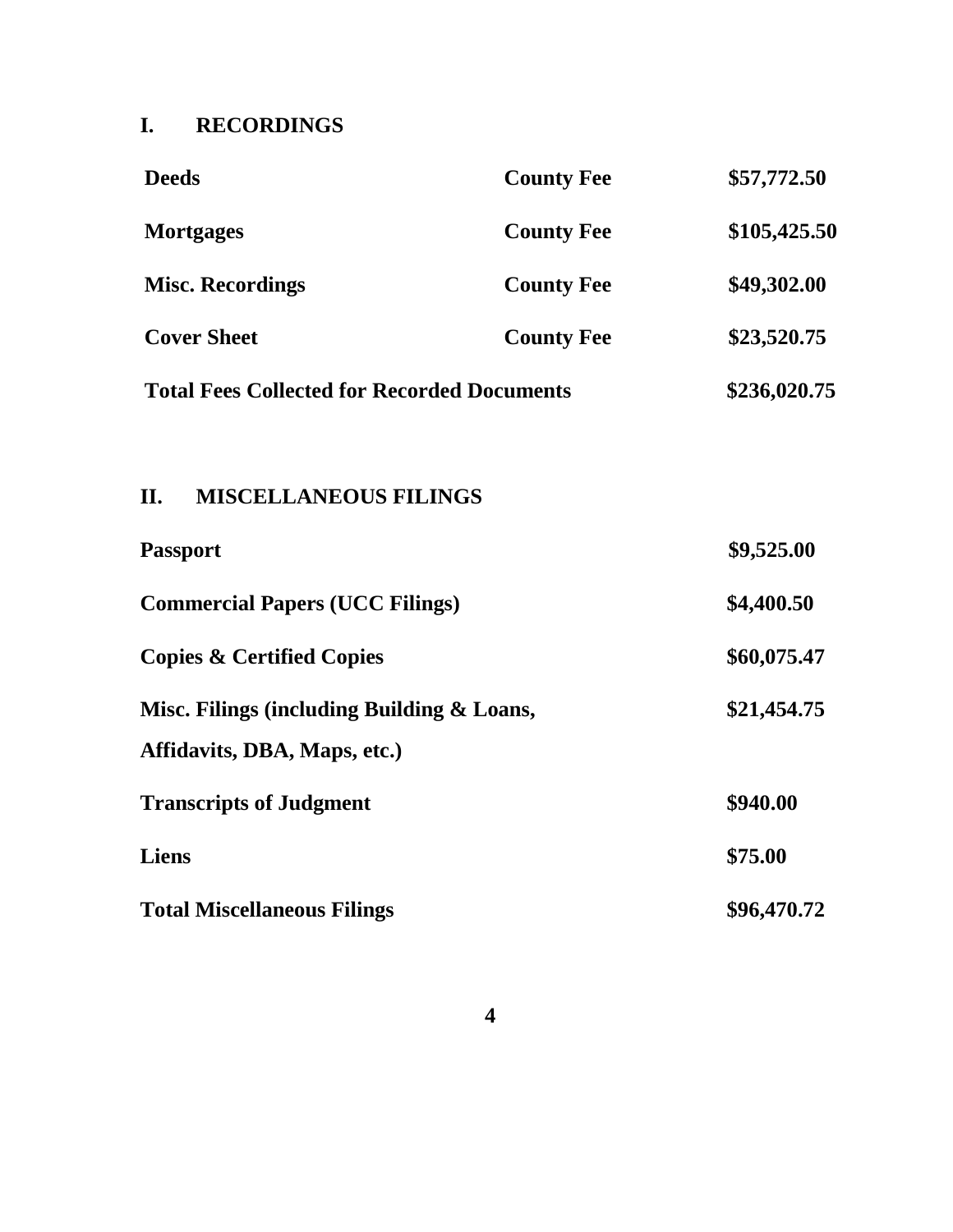### **III. CLERK OF COURT – COURT FEES**

|                                                | <b>Fees Collected</b> | <b>To State</b> | <b>To County</b> |
|------------------------------------------------|-----------------------|-----------------|------------------|
| <b>Index Numbers</b>                           |                       | \$163,655.00    | \$22,925.00      |
| Notes of Issue (Non-Jury & Jury Demands)       |                       | \$3,130.00      |                  |
| <b>RJI</b> (Request for Judicial Intervention) |                       | \$23,465.00     |                  |
| <b>Notice of Appeal</b>                        |                       | \$390.00        |                  |
| <b>Motion</b>                                  |                       | \$26,325.00     |                  |
| <b>Stipulation of Discontinuance</b>           |                       | \$10,045.00     |                  |
| <b>Total Court Fees</b>                        | \$249,935.00          | \$227,010.00    | \$22,925.00      |

#### **IV. REAL ESTATE TRANSFER TAX**

|               | <b>Fees Collected</b> | <b>NYS Tax Commission</b> | <b>To County</b> |
|---------------|-----------------------|---------------------------|------------------|
| <b>Totals</b> | \$408,020.00          | \$406,528.00              | \$1,492.00       |

#### **V. MORTGAGE TAX**

| <b>Tax Collected</b> | Additional Tax $(1/4$ of $1\%)$ | Basic Mortgage Tax (1/2 of 1%) |
|----------------------|---------------------------------|--------------------------------|
| Totals \$767,818.37  | \$203,890.40                    | \$563,927.97                   |

**The distribution of these monies is done monthly. The "Additional Tax" is sent to the State of NY Mortgage Agency (SONYMA) via ACH and the "Basic Mortgage Tax" goes to the Tioga County Treasurer for distribution to the nine Townships.**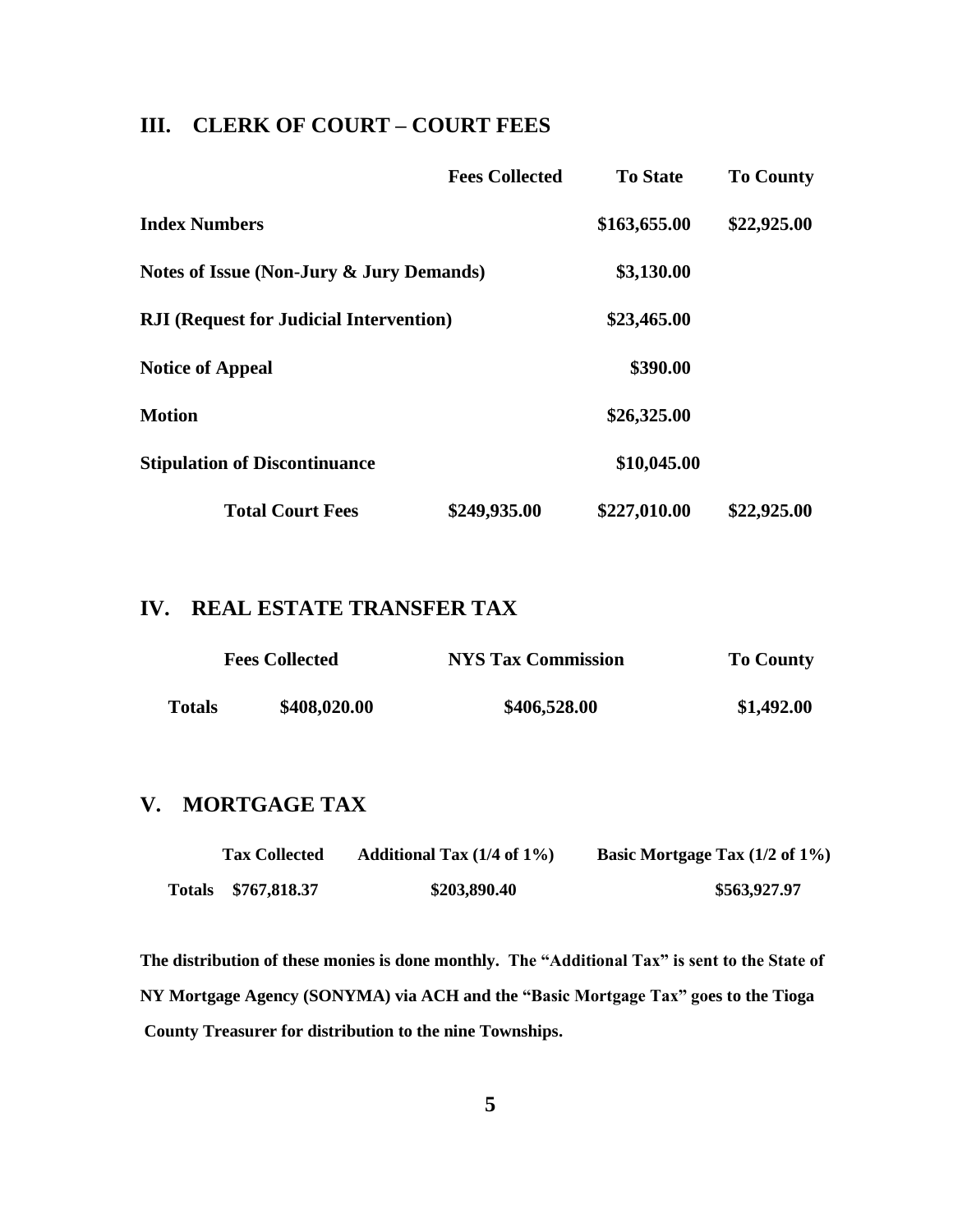## **VI. COUNTY CLERK'S FEE**

**Any and all balances being held for apportionment are on deposit with Tioga State Bank.**

|                         |                                      | <b>Total</b>                                    | \$125,652.00     |
|-------------------------|--------------------------------------|-------------------------------------------------|------------------|
| VII.                    | <b>FINES – COURT COSTS</b>           |                                                 |                  |
|                         | <b>Fees Collected</b>                | <b>To State</b>                                 | <b>To County</b> |
| <b>Fines/STOP DWI</b>   |                                      |                                                 | \$11,800.31      |
| <b>NYS Surcharge</b>    |                                      | \$22,502.28                                     |                  |
| <b>TARS</b>             |                                      | \$150.00                                        | \$30.00          |
| <b>Misc. Fines</b>      |                                      | \$0.00                                          | \$0.00           |
| <b>Totals</b>           | \$34,482.59                          | \$22,652.28                                     | \$11,830.31      |
| VIII. MOTOR VEHICLE     |                                      |                                                 |                  |
|                         | <b>Fees Collected</b>                | <b>To State</b>                                 | <b>To County</b> |
| <b>DMV Transactions</b> |                                      | \$816,487.15                                    | \$341,685.97     |
| <b>Sales Tax</b>        |                                      | \$1,230,760.81                                  | \$5,666.00       |
| <b>Totals</b>           | \$2,394,599.93                       | \$2,047,247.96                                  | \$347,351.97     |
|                         |                                      | <b>To State</b>                                 | <b>To County</b> |
| <b>Auto Use Fee</b>     | \$337,595.90                         | \$6,527.68                                      | \$331,068.22     |
| <b>SURCHARGE</b><br>IX. |                                      |                                                 |                  |
|                         | <b>Fees Collected</b>                | <b>NYS Dept. of Education</b>                   | <b>To County</b> |
| <b>Totals</b>           | \$113,820.00                         | \$108,129.00                                    | \$5,691.00       |
| X.                      | <b>EQUALIZATION &amp; ASSESSMENT</b> |                                                 |                  |
|                         | <b>Fees Collected</b>                | <b>NYS Div. of Equalization</b><br>& Assessment | <b>To County</b> |
| <b>Totals</b>           | \$136,358.00                         | \$124,352.00                                    | \$12,006.00      |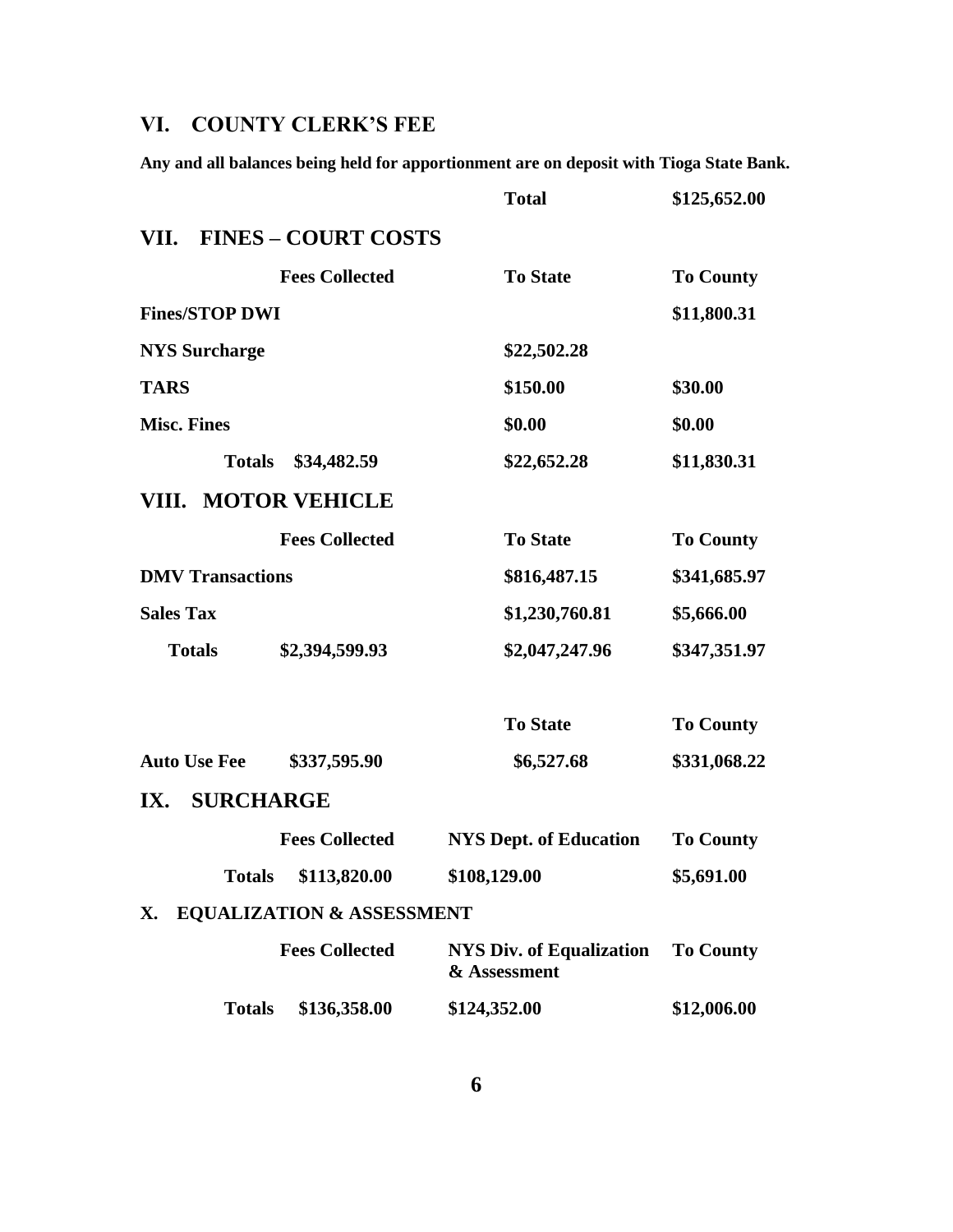### **XI. INTEREST**

**Currently monies deposited into three of the County Clerk's nine separate accounts are entrusted to earn interest. Some accounts may earn interest on behalf of NYS while other accounts' deposits are turned over too quickly to pursue earning interest.** 

|               | <b>Interest Earned</b> | <b>To State</b> | <b>To County</b> |
|---------------|------------------------|-----------------|------------------|
| <b>Totals</b> | \$18.30                | \$7.96          | \$10.34          |

#### **XII. NYS NOTARY RENEWAL FEES AND OATHS**

|               | <b>Fees Collected</b> | <b>To State</b> | <b>To County</b> |
|---------------|-----------------------|-----------------|------------------|
| <b>Totals</b> | \$9,420.00            | \$6,280.00      | \$3,140.00       |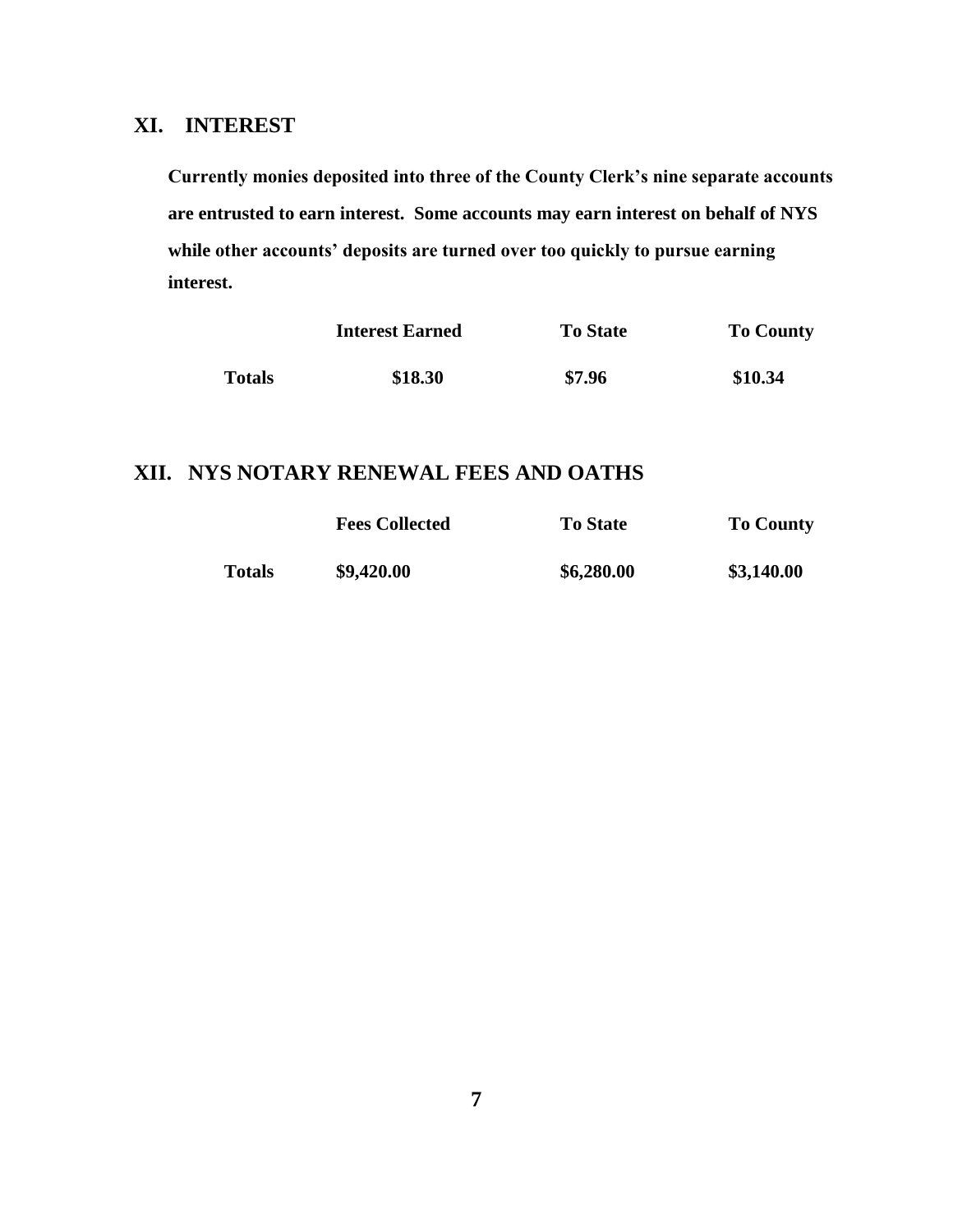#### **FEE SUMMARY 2018**

|    |                                                   | <b>Fees Collected</b> | <b>To State</b> | <b>To County</b> |
|----|---------------------------------------------------|-----------------------|-----------------|------------------|
| L. | <b>RECORDINGS</b>                                 | \$236,020.75          |                 | \$236,020.75     |
| П. | <b>MISCELLANEOUS</b>                              | \$96,470.72           |                 | \$96,470.72      |
|    | <b>III. COURT</b>                                 | \$249,935.00          | \$227,010.00    | \$22,925.00      |
|    | IV. REAL ESTATE TRANSFER TAX                      | \$408,020.00          | \$406,528.00    | \$1,492.00       |
| V. | <b>MORTGAGE TAX</b>                               | \$767,818.37          | \$203,890.40    | \$563,927.97     |
|    | VI. COUNTY CLERK'S FEES                           | \$125,652.00          |                 | \$125,652.00     |
|    | <b>VII. FINES - COURT COSTS</b>                   | \$34,482.59           | \$22,652.28     | \$11,830.31      |
|    | <b>VIII. MOTOR VEHICLE</b>                        | \$2,394,599.93        | \$2,047,247.96  | \$347,351.97     |
|    | <b>AUTO USE FEE</b>                               | \$337,595.90          | \$6,527.68      | \$331,068.22     |
|    | IX. SURCHARGE                                     | \$113,820.00          | \$108,129.00    | \$5,691.00       |
| Х. | <b>EQUALIZATION &amp; ASSESSMENT \$136,358.00</b> |                       | \$124,352.00    | \$12,006.00      |
|    | XI. INTEREST                                      | \$18.30               | \$7.96          | \$10.34          |
|    | XII. NYS NOTARY RENEWAL                           | \$9,420.00            | \$6,280.00      | \$3,140.00       |
|    | <b>Totals</b>                                     | \$4,910,211.56        | \$3,152,625.28  | \$1,757,586.28   |

 **I, Andrea L. Klett, being duly sworn, state that I am the Clerk of the County of Tioga and that the foregoing statement is in all respect a full and true statement as required by Section 201 of the County Law and all monies received each day by said Clerk, or my assistants, for fees, perquisites, and emoluments for all services rendered by me or said assistants in their official capacity, for the year 2018.**

**Andrea L. Klett**

**Tioga County Clerk**

**\_\_\_\_\_\_\_\_\_\_\_\_\_\_\_\_\_\_\_\_\_\_**